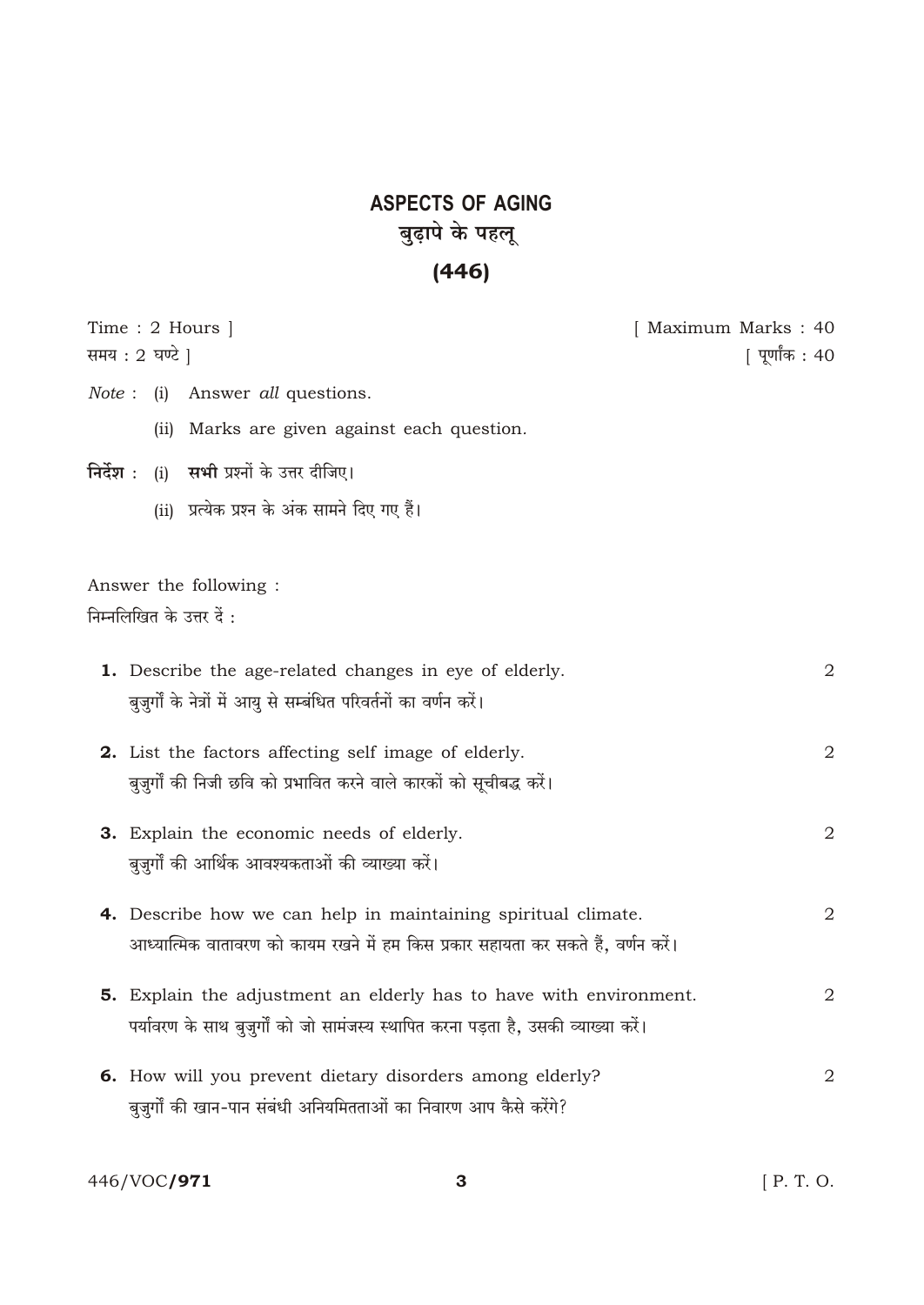| <b>7.</b> Explain how you will guide elderly use their leisure time.<br>आप अवकाश के समय के सदुपयोग के विषय में बुजुर्गों का मार्ग-दर्शन किस प्रकार करेंगे? स्पष्ट करें।                                      | 2            |
|--------------------------------------------------------------------------------------------------------------------------------------------------------------------------------------------------------------|--------------|
| <b>8.</b> List the specific problems which elderly are likely to have specific to age.                                                                                                                       | $\mathbf 2$  |
| आयु के साथ बुजुर्गों द्वारा सामना की जाने वाली विशिष्ट समस्याओं को सूचीबद्ध करें।                                                                                                                            |              |
| <b>9.</b> How can you help elderly to have financial security?<br>आर्थिक सुरक्षा सुनिश्चित करने के लिए आप बुजुर्गों की किस प्रकार सहायता करेंगे ?                                                            | $\mathbf 2$  |
| <b>10.</b> Describe your role in preventing physical abuse of elderly.<br>बुज़ुर्गों को शारीरिक उत्पीड़न से बचाने में अपनी भूमिका का वर्णन करें।                                                             | $\sqrt{2}$   |
| 11. What information you will collect to assess mental health status of elderly?<br>बुजुर्गों के मानसिक स्वास्थ्य के स्तर के आकलन के लिए आप किस प्रकार की सूचनाएँ एकत्रित करेंगे?                            | 4            |
| 12. Describe changes in psychological functions of elderly.<br>बुज़ुर्गों के मनोवैज्ञानिक कार्यों में होने वाले परिवर्तनों का उल्लेख करें।                                                                   | 4            |
| Fill in the blanks :                                                                                                                                                                                         |              |
| रिक्त स्थानों की पूर्ति करें :                                                                                                                                                                               |              |
| <b>13.</b> Spiritual well being is a state of ego integrity or $\frac{1}{1}$ .<br>आध्यात्मिक सुस्वास्थ्य अहं की सुस्वस्थता अथवा —— की स्थिति है।                                                             | $\mathbf 1$  |
| 14. Problems resulting due to negative attitudes and perceptions on part of society<br>are called as $-\!\!-\!\!$ .<br>समाज के उपेक्षित रुख एवं धारणाओं से उत्पन्न बुज़ुर्गों की समस्याओं को —— कहा जाता है। | 1            |
| <b>15.</b> Disintegration of the joint family system leads to —<br>संयुक्त परिवार प्रथा का विखंडन - की ओर ले जाता है।                                                                                        | $\mathbf{1}$ |

446/VOC**/971** 

 $\overline{\mathbf{4}}$